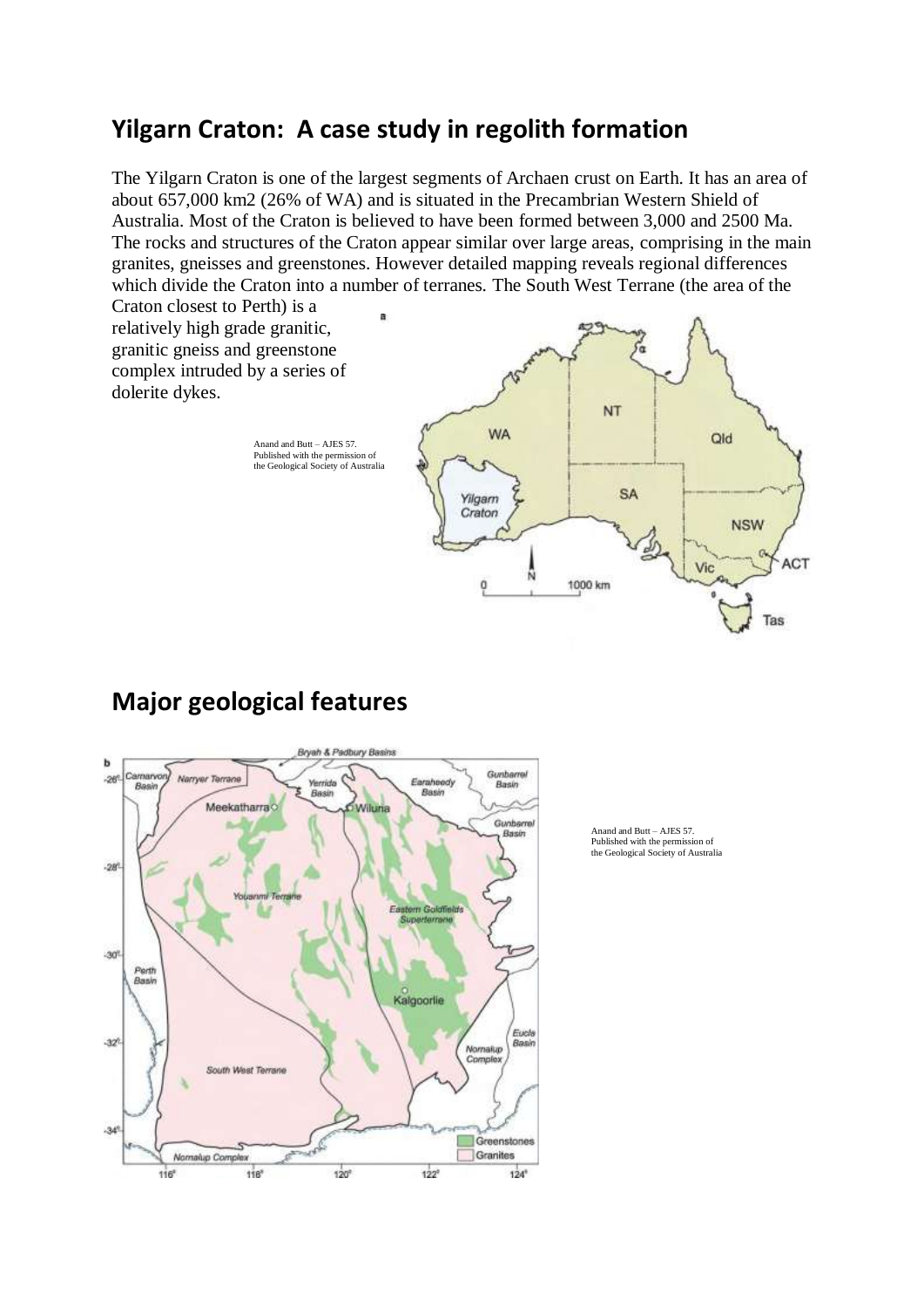## **Physical relief**

The Yilgarn Craton is generally flat apart from the south west margin where the Darling Range (Darling fault) separates the pre-Cambrian rocks to the east from the more recent sediments to the west. The low relief is broken by granite tors, breakaways, flood plains and broad shallow valleys. The river drainage is determined by a continental divide called the Meckering line – to the east drainage is inland; to the west and south it is towards the coast.

## **Climate**

Anand and Butt – AJES 57. Published with the permission of the Geological Society of Australia

The Menzies line divides the Yilgarn Craton into three broad regions – Northern, Southern and South Western. The South Western region has a Mediterranean type climate with hot dry summers and mild wet winters. Precipitation is 600 to 1000 mm pa. To the north and east the climate is semiarid with low rainfall, high evaporation and high temperatures.



## **Drainage map of the Yilgarn Craton**



Anand and Butt – AJES 57. Published with the permission of the Geological Society of Australia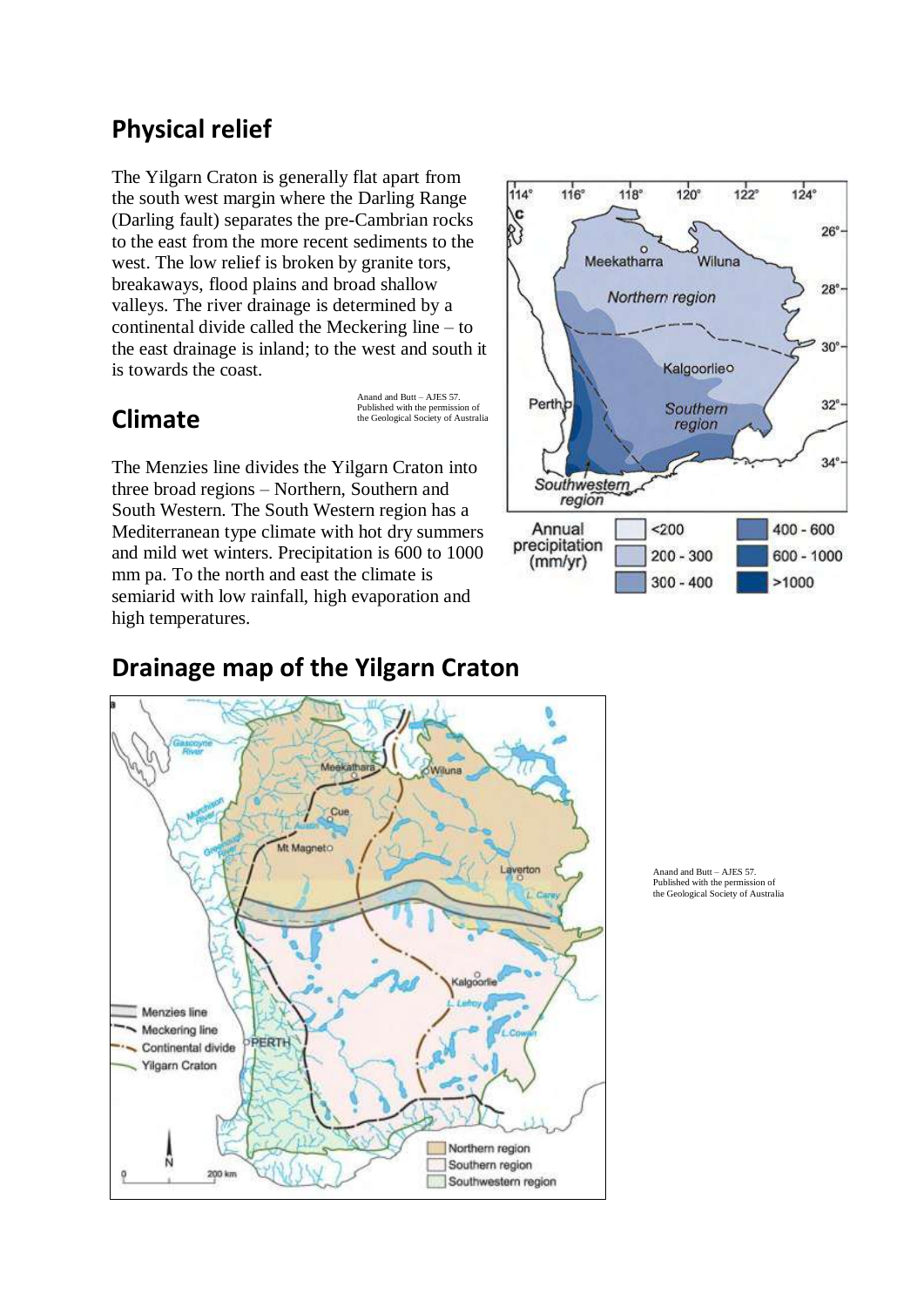# **Characteristics of the Yilgarn Craton**

|                                       | Southwestern Region                 | Southern region<br>(South of 'Menzies Line') | Northern region<br>(North of 'Menzies Line') |
|---------------------------------------|-------------------------------------|----------------------------------------------|----------------------------------------------|
| Average Rainfall                      | 1000 mm                             | $200 - 400$ mm                               | 200 mins                                     |
| Vegetation                            | Euralyptus (Jarrah)                 | Eucalyptus (Salmon gum dominated)            | Acacia (Mulga dominated)                     |
| Annual potential evaporation          | $1400 - 2000$ mm                    | $c3300$ mm                                   | $>3300$ mm.                                  |
| Rainfall seasonality                  | Winter maximum                      | Winter Maximum                               | Summer maximum                               |
| Groundwater                           | Moderate to low salinity            | Saline frypersaline:                         | Moderate to low salinity                     |
| Soils:                                | Acid to neutral                     | Neutral to alkaline                          | Neutral to acid-                             |
| Landform                              | Undulating plateau, high<br>relief. | Gently undulating terrain, low relief        | Gently undulating terrain. Jow<br>relief     |
| Pedogenic calcrete                    | Minor to absent                     | Abundant                                     | Minor                                        |
| Groundwater calcrete                  | Absent                              | Minor                                        | Common.                                      |
| Red-brown handpan                     | Absent                              | Minor                                        | Common                                       |
| Sand and ferruginous gravel<br>plains | Common                              | Common.                                      | Moderate:                                    |
| Femuelnous duricrust                  | Extensive, adbbsitic                | Patchy, kaolinitic                           | Common, kaolinitic.                          |

(Anandaru) Butt - Alf II-57.<br>Fuelshot with the permission of

# **Mineral ore deposits**

The Yilgarn Craton is one of Australia's major mineral areas with a large percentage of Australia's gold and nickel mining. It also contains about 30% of global known gold reserves, 20% of nickel reserves and 80% tantalum reserves. It hosts:

- VHMS (volcanic-hosted massive sulphides)
- Bauxite
- Tin, Tantalum and Lithium
- Uranium
- Iron Ore (Hematite)

# **Regolith and landscape formation**

It is generally thought that the Yilgarn Craton represents an erosion surface of late Proterozoic age which has been altered by weathering, erosion and sedimentation. This has produced a variety of landscape features with a series of complex regolith profiles.

# **Influence of climate**

There are four broad stages in the history of landscape and regolith formation in the Yilgarn. These are based on long term changes of climate.

### **Tropical (humid and hot) climates**

- Intense chemical weathering
- Vertical movement of minerals by leaching and eluviation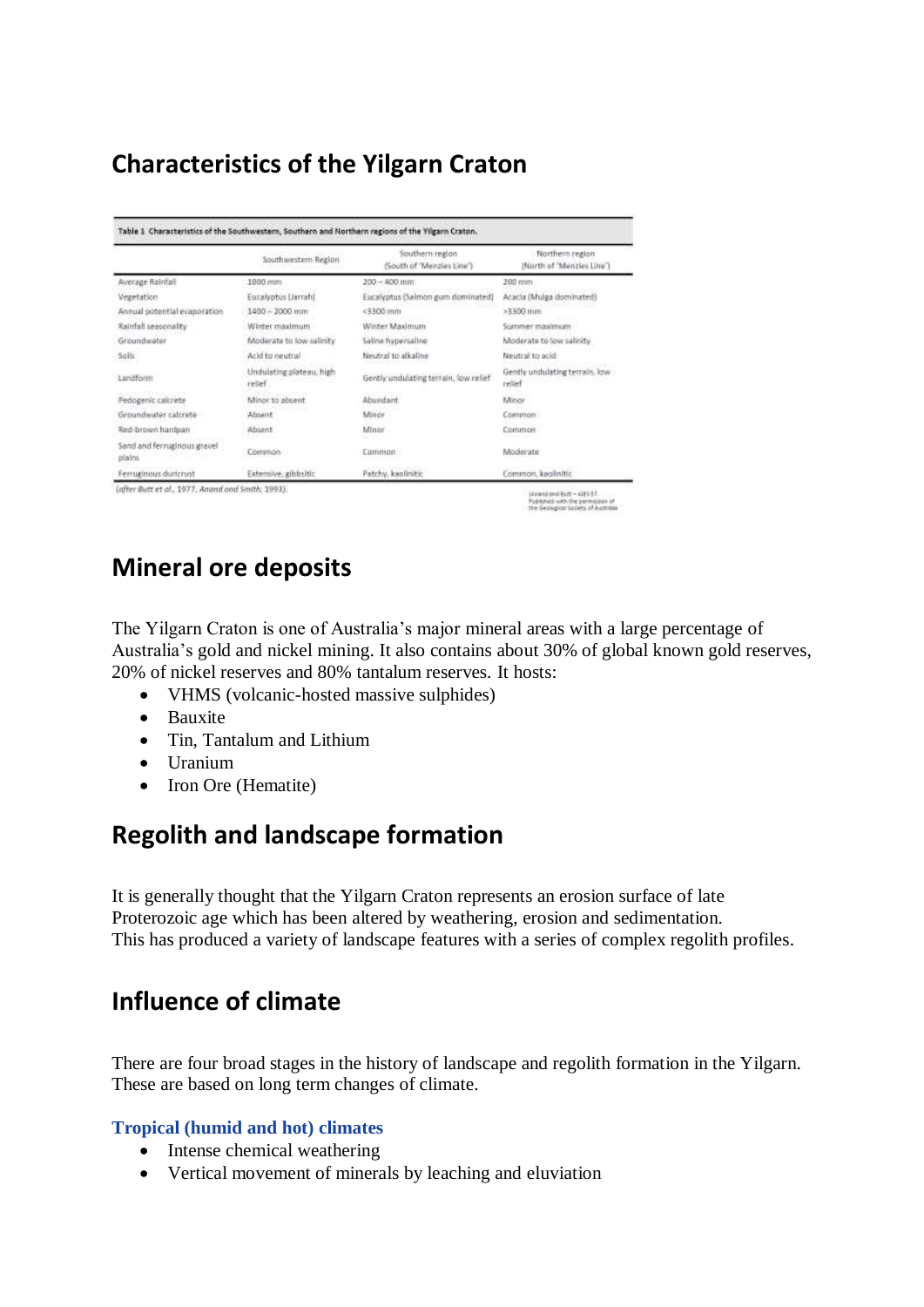• Residual material with deep regolith profile

### **Arid Climates**

- Erosion and sedimentation
- Horizontal movement of sediments.
- Transported material with a shallow regolith profile

## **Climate history**

| <b>Period</b>                    | Age (My)    | <b>Climate</b>                                                     |  |
|----------------------------------|-------------|--------------------------------------------------------------------|--|
| Quaternary                       | $1.8 - 0$   | Temperate to warm. Semi-arid to arid                               |  |
| Mid-Miocene to<br>Pliocene       | $15 - 1.8$  | Warm to sub-tropical; Aridity increasing.<br>Cooler after 1.5 My   |  |
| Palaeocene to<br>mid Miocene     | $65 - 15$   | War to sub-tropical; Seasonally humid.<br>Savanna or Mediterranean |  |
| Mesozoic                         | $230 - 65$  | Temperate to warm. Mostly humid                                    |  |
| Late Permian<br>Late Proterozoic | $280 - 270$ | Glaciation<br>Glaciation                                           |  |

Earth and Environmental Science 2011<br>Published with the permission of Earth<br>Science Western Australia

## **Extensive weathering**

### **Palaeozoic and Mesozoic**

During this time there appears to have been extensive weathering. However glacial erosion in the Permian has removed much of the evidence. The only remaining features from this time are probably major river systems represented by current chains of salt lakes. In the Cretaceous a humid and sub-tropical climate existed that would have caused extensive chemical weathering. This resulted in the formation of saprolite overlain by laterite.

### **Late Cretaceous and early Tertiary**

Variations in climate produced changes in sea level. Lower sea levels allowed the formation of incised valleys. But in times of higher sea levels these valleys were filled with sediments following marine incursions.

#### **Eocene to early Miocene**

Chemical weathering in a mainly humid subtropical climate continued. This resulted in further oxidation of the regolith and increased break down of the landscape.

#### **Late Miocene to present**

A more arid climate caused further weathering and erosion. At the same time tectonic uplift resulted in rejuvenation of river systems. This caused the formation of deeper valleys, more sedimentation and further development of laterite and bauxite. Under these arid conditions ground water became more saline and there was an increase in the extent of salt lakes.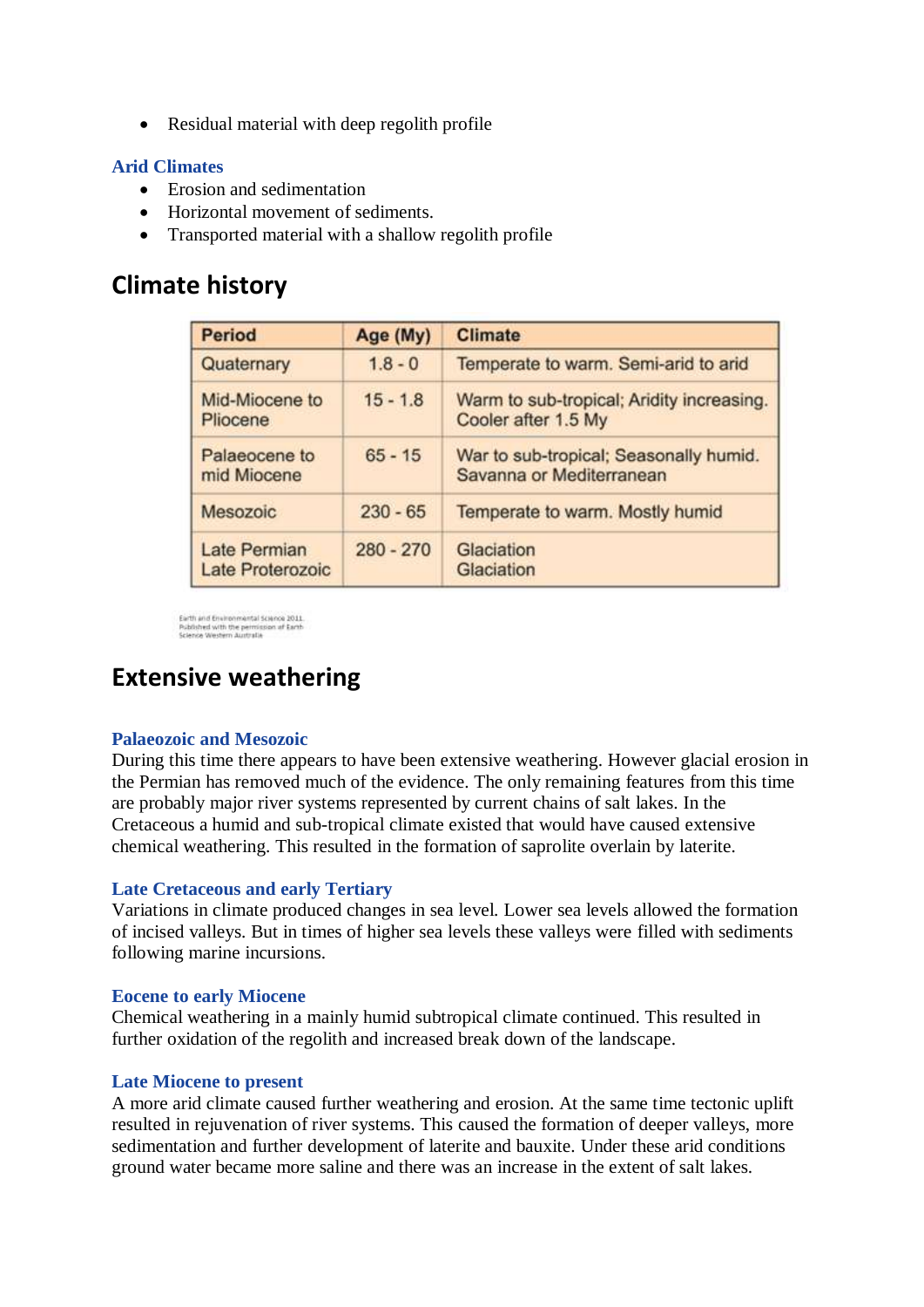# **Regolith landscape model for the inland Yilgarn Craton**

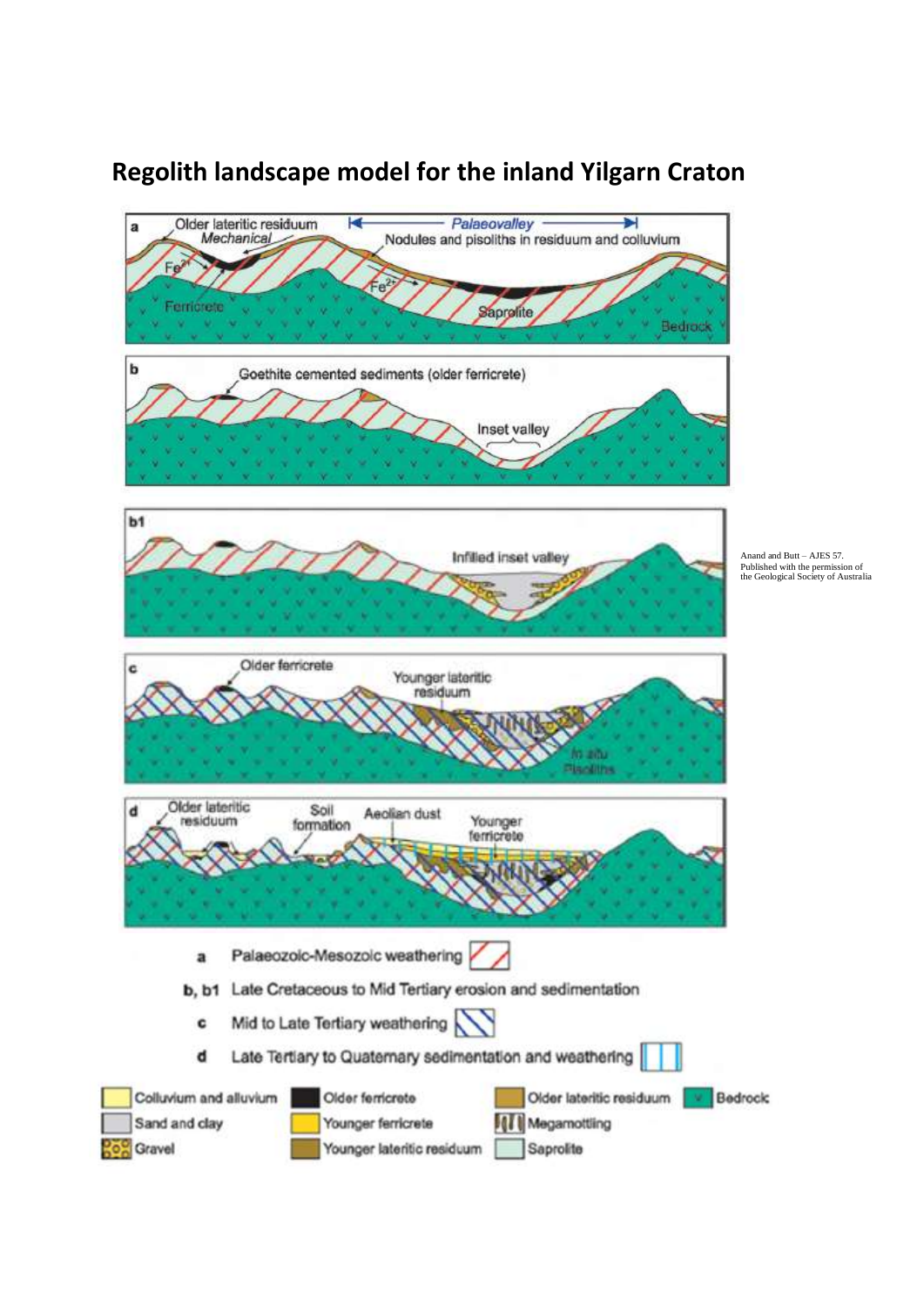# **Lateritic weathering**

The type of regolith is a result of several factors:

- Bedrock lithology and structure
- Tectonic history and topography
- Climate past and present
- Erosion and deposition
- Groundwater
- Biological activity

A deep regolith profile will only develop where the rate of erosion is less than the downward movement of the **weathering front**.

## **Lateritic weathered profile**



### **Influence of geology**

The weathering front can be as deep as 200m. The depth is controlled by:

- Lithology
- Structure shearing, schistosity etc
- Landscape location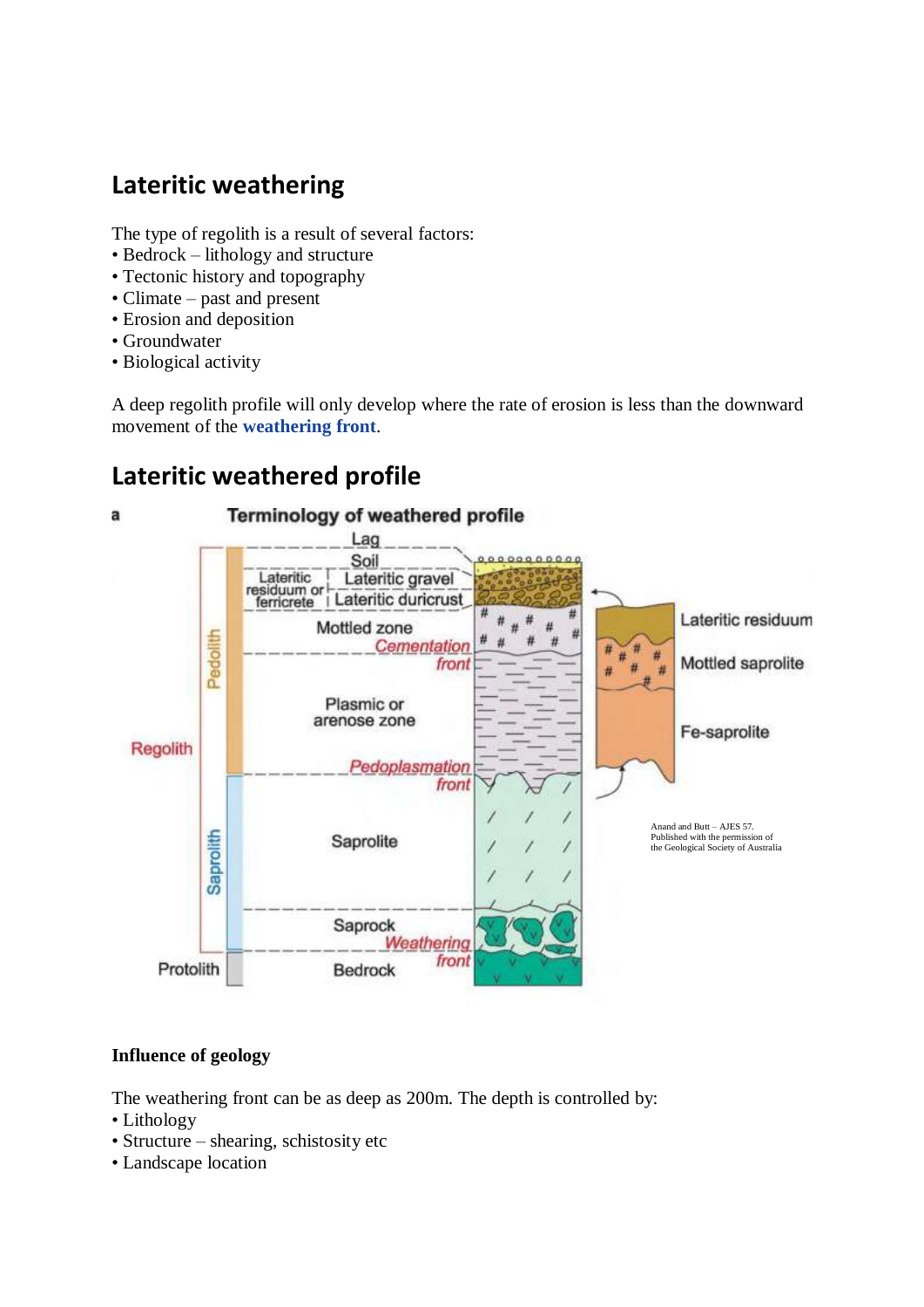• Overlying sediments at time of weathering

Profiles over mafic and felsic rocks are deep whereas those over granite, dolerite and ultramafics are shallower.

### **Processes in an arid climate**

- Arid conditions (e.g. mid-miocene) Slower rate of weathering
- Lowering of water table
- Reduction in vegetation and biomass
- Instability of land surface
- Increased erosion
- Erosion offset by less surface run off
- Hard duricrust formed

Profiles with characteristics of arid climates above those from humid conditions

### **Base Level movement**

Relative height of **Base Level** can change as a result of land movement (isostatic adjustment) and/or sea level movement (eustasy).

If the land rises or the sea level drops **rejuvenation** occurs and rivers will have more energy. This will increase the rate of erosion and hence the depth of valleys.

In the Eastern Yilgarn **Inset Valleys** are found in the regolith. These Inset Valleys were formed in the late Cretaceous and can be 1000m wide, many kms long and have 100m of sediments of varying age.

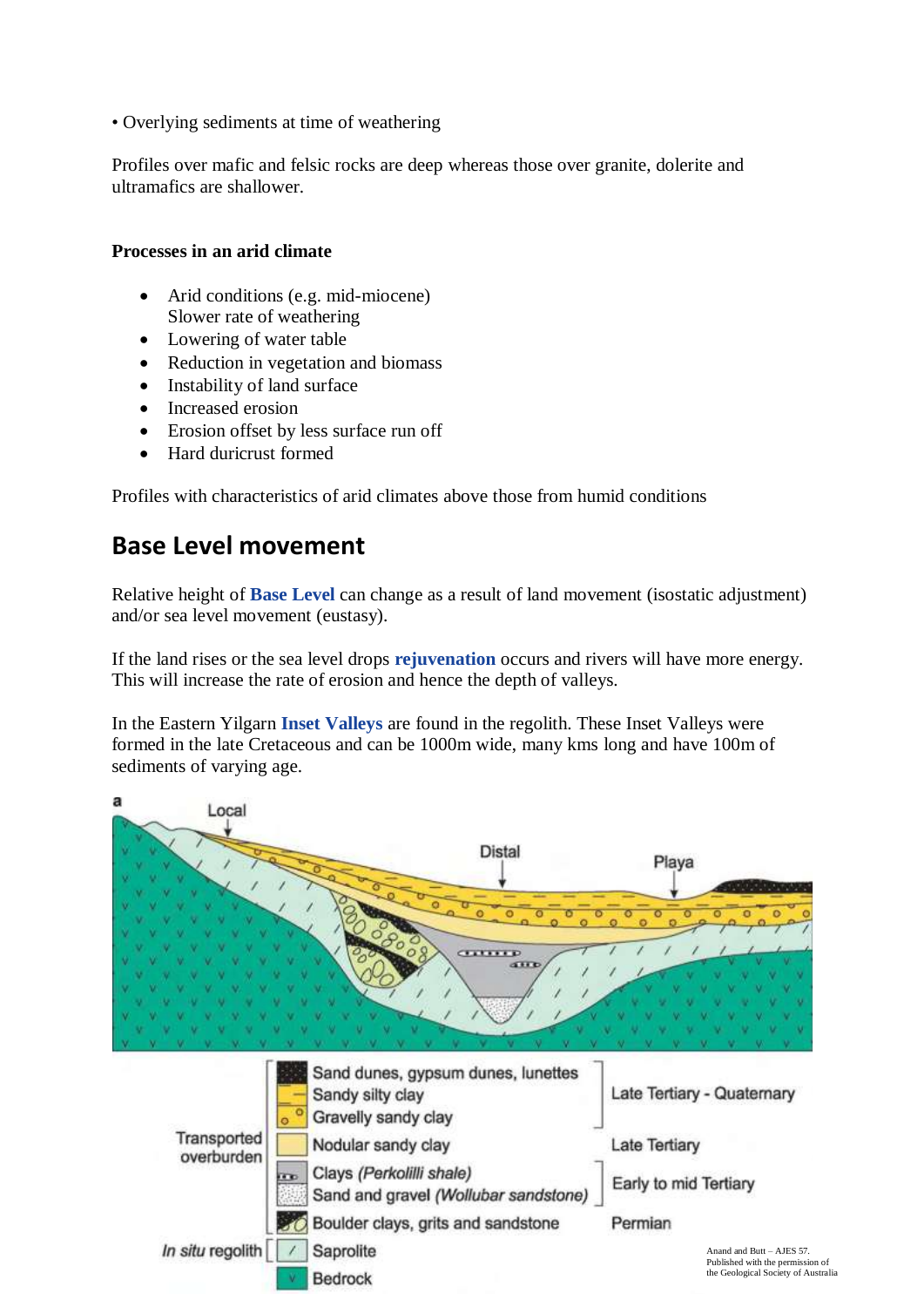# **South Western region**

In this region the Darling Range separates the inland eastern plateau from the western coastal plain. The range has high relief which is dissected by steep valleys. This is a result of rejuvenation along the Darling Fault in the post-Eocene.

A well-developed profile with a lateritic duricrust covers much of the area. The Mediterranean climate with high winter rainfall and warm temperatures has produced a high biomass. As a consequence weathering is very active. The duricrust is leached and rich in aluminium oxides. This is the source of Bauxite.



# **Regolith landform relationship in the Darling Range**